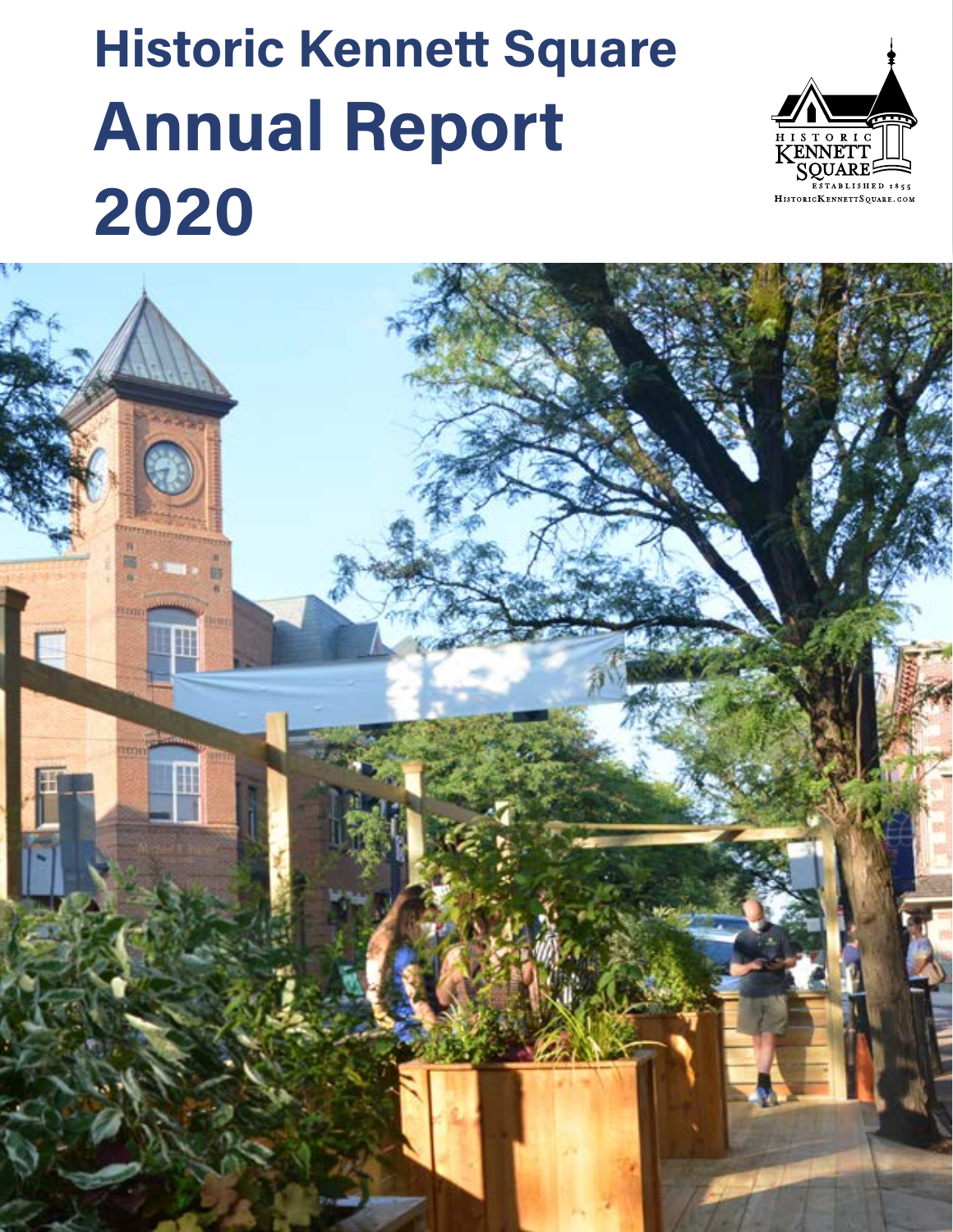Dear Community Partners,

When I arrived in January 2020 to take on the responsibilities of Executive Director for Historic Kennett Square, our staff and Board began a process of refocusing and reimagining how the organization could best serve the needs of our growing community. In late February, just a few weeks before the COVID shutdowns began, we put together the following vision statement:

At HKS we know that Kennett Square has the potential to be an inclusive, beautiful, and evolving community. We provide expertise in community development and thought leadership, and we host events to build community so that Kennett Square will become a beautiful community where everyone can belong and prosper.

We also determined that we hoped to be defined by the following characteristics:

**Collaborative.** HKS works with others to help define and achieve the goals of the community.

**Inclusive.** HKS exists to serve the entire Kennett community, and therefore makes every effort to reach across and break down the dividing lines in our community to ensure that all voices and perspectives are heard and honored.

**Empathetic.** HKS seeks to understand the struggles of every community member or group.

**Focused/Strategic.** HKS will help frame the clearly defined goals for the community and stay focused on the achievement of those goals.

**Quality.** HKS will always act in an exemplary and professional manner. We will aim for the highest quality in events, placemaking, and economic development.

The vision statement and characteristics are aspirational—that is, they define the type of organization we hope to become. But we are proud of the work that we have done over the past year both to adapt and to take steps in the right direction towards becoming an organization that serves the entire Kennett community.

## **From the Executive Director**

Photo credits: Dylan Francis, Troubled Genius Media

Throughout the year, HKS followed these guiding principles as we sought to implement creative and helpful solutions for local businesses and community members through these extraordinary times. As we look forward to continuing to serve the community in 2021 with some exciting new programs, we wanted to share this brief synopsis of some of the initiatives HKS led during this year like no other.

There are some impressive numbers to share—for instance, through a partnership with Square Roots Collective, HKS disbursed \$276,100 in grants to 61 different small businesses.

And HKS communications engage thousands in our wider community and further afield:

• Local media outlets published dozens of HKS press releases in 2020 on a range of topics from local events to merchant and nonprofit partner stories, placemaking, equity issues, economic

- Our Around the Square newsletter reaches 6,452 subscribers weekly
- development, COVID responses, and more
- 
- page views
- page has 11,600 likes/followers.

• The KSQ Farmers Market newsletter reaches 2,186 subscribers with vendor information and more • 57,600 (new) users accessed the Historic Kennett Square website in 2020, with 113,000 unique

• The HKS Instagram account has 11,000 followers, with 37,500 likes in 2020, and the HKS Facebook

But what's most important to us are the growing relationships, community partnerships, and amazing social capital that lie behind these numbers. These give us great hope for what lies ahead for Kennett Square.

In the pages that follow you'll find a brief update on some of the initiatives HKS was able to implement in 2020. Thank you for your interest and for all you do to support us in this work. It's the generous support of our donors, sponsors, and volunteers that enables us to progress towards realizing this vision of a beautiful community where everyone can belong and prosper.

Sincerely,

Bo Wright Executive Director Historic Kennett Square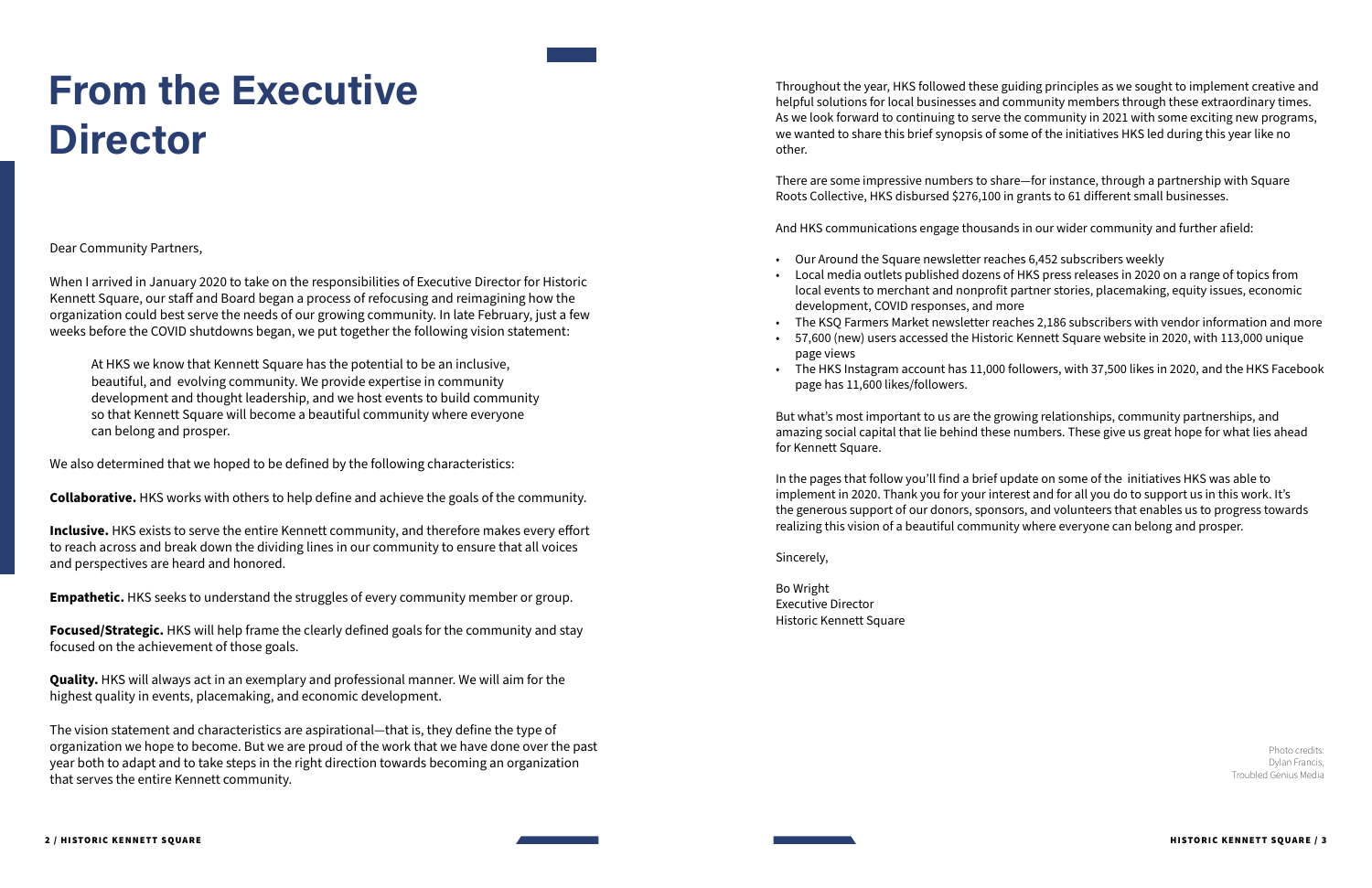## **Economic Development**

### **Support for Businesses during COVID**

HKS provided information and support for business owners in Kennett Township and Kennett Square Borough who faced an overwhelming and complex array of loan and grant programs from sharing up-to-date information as aid became available to advice on which aid sources were most appropriate for a given business to assistance filling out applications. We were also able to host a business planning course in Spanish in partnership with True Access Capital.

Although the next several months will be critical for recovery, and especially for our restaurant community, at this point no retail-facing small businesses in Kennett Square have closed due to COVID and, in fact, we welcomed nine new businesses in 2020: B&B Barber Lounge, Fab and Boujee Boutique, Take Care Apothecary, Rainbow Soap Company, Deisy's Cake Shop, Greek from Greece, Living My Best Cigar Life, Bamboozled, and Candle Studio 1422.

#### **The Small Business Response Fund (SBRF)**

HKS raised over \$135,000 in funds from local corporate donors and foundations as well as from community members. With a matching grant from Square Roots Collective, the SBRF distributed \$276,100 in grants to 61 small businesses in Kennett Square Borough and Kennett Township. These grants made a critical difference for these small, locally owned businesses and restaurants at the heart of Kennett's local economy.

[The SBRF Impact Report](https://historickennettsquare.com/wp-content/uploads/2020/10/SBRF-Impact-Report-final-10-20.pdf) details the program's success and its significant impact in the community.

## **2020**

## **Placemaking**

#### **West State Street Parklet**

In July, HKS was awarded an AARP "quick-action" Community Challenge grant and used these funds to build Kennett's first parklet with the help of a multi-generational team of 15 volunteers from the community. The parklet, which provided safely distanced outdoor dining space for four different restaurants on State Street, was taken down before the first snowstorm in December. HKS hopes to be able to bring back this popular outdoor dining and meeting spot this spring.

#### **Christmas in Kennett**

With anchor sponsorship from Longwood Gardens in addition to support from local businesses and community members, HKS expanded last year's successful Light Up the Square tree lights and added décor, signage, and placemaking elements so that everyone who visited Kennett over the holidays experienced a safe, festive, and spirited place to shop and dine.







"Thank you for everything you have done for everyone in Kennett. I had never known this community existed before moving here and I truly believe Evergreen would have never survived these past two years if we had opened anywhere but Kennett Square. You are appreciated."

—Valerie Machorro, co-owner and baker, Evergreen Café, and SBRF grant recipient

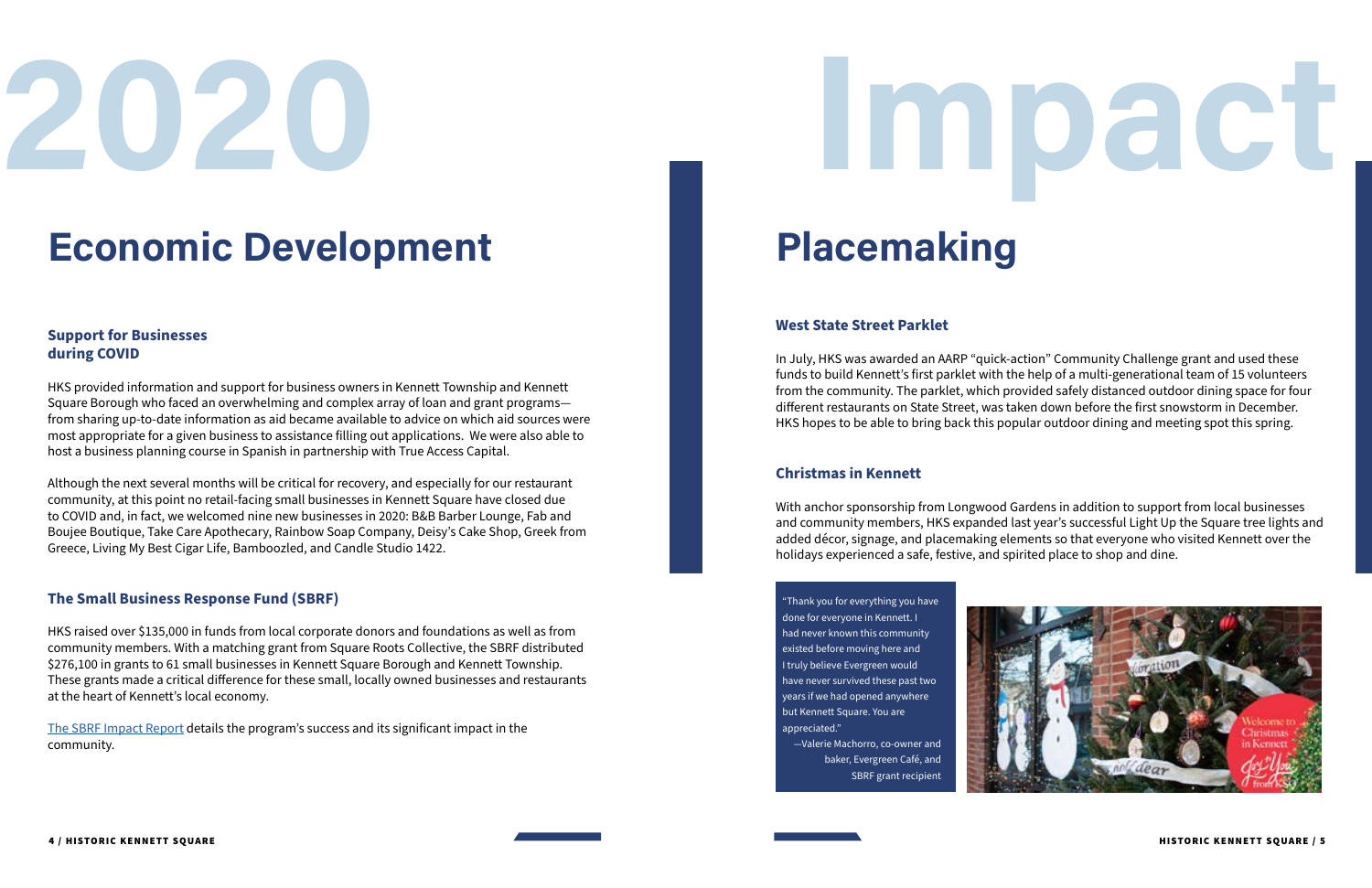#### **Social Media**

HKS has maximized the extensive reach of its social media presence throughout 2020 to share information relevant to all sectors of the community. The HKS Facebook and Instagram feeds provide continuous engagement on everything Kennett Square, from local news and COVID updates to information from local community partners and photos and videos promoting Kennett Square as a beautiful and safe place to shop and dine.

#### **Business Support**

HKS continues to reach an even wider audience with its stories and press releases in local media outlets including The Daily Local, Southern Chester County Weeklies, Chester County Press, and Chadds Ford Live. With a continued and intentional focus on being as inclusive as possible, the HKS website features several of these stories translated into Spanish as well. For links to these stories see the [press page](https://historickennettsquare.com/press/) and [Meet Our Merchants](https://historickennettsquare.com/meet-our-merchants/) landing page on our website.

In addition to checking in personally with local business owners where possible, HKS sends regular updates and relevant information to restauranteurs and retailers via email in addition to supporting and promoting initiatives such as street closures for dining, Small Business Saturday, Restaurant Week, sidewalk sales, and the Tinsel on the Town holiday shopping event.

### **Professional Photography and Videos**

## **Communications**

#### **Around the Square Newsletter**

HKS adapted its monthly newsletter to a weekly format in order to share community updates, stories of resilience and community spirit, and ways to support local. If you're not already receiving these emails, you can sign up [here](https://historickennettsquare.com) (scroll to the bottom of the page and select "General Around the Square").

#### **Press**

#### **Website**

The HKS website is Google's top suggestion when people search "Kennett Square" in their browser. Throughout the shutdown, HKS has maintained pages with helpful local resources and up-to-date information, in both English and Spanish, accessed through buttons on the homepage. Additional buttons link to information for local businesses, and to information for consumers on local shopping, dining, and event updates.





HKS continues to engage local professional photographers to take photographs of the town and various events, merchants, restaurants, shops, and more. These add tremendously to all of our communications and are also a valuable source of images for the businesses, Kennett Square Borough, and local nonprofits. In 2020, we also commissioned several shopping and dining videos as well as a Brewfest video. These were very well received by the community and help to promote Kennett Square as an attractive and safe place to shop and dine.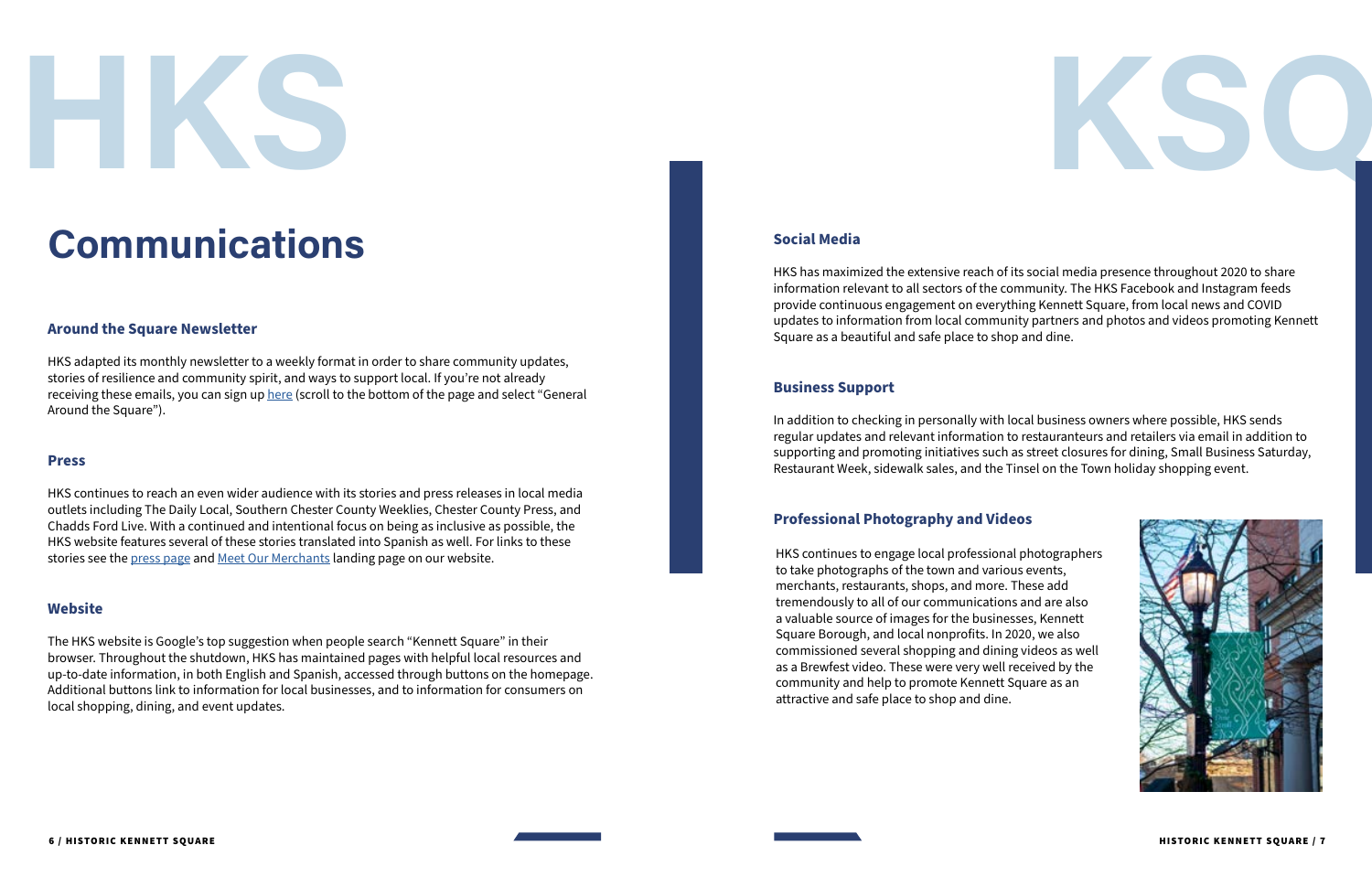### **Programs and Events**

# **Pivot**

#### **Winterfest and Brewfestt**

A successful sold-out "leap day" Winterfest in February was quickly followed by news of COVID shutdowns, and over the next several months it became increasingly clear that a traditional Brewfest format would not be possible in the fall of 2020.

Under the leadership of Jeff Norman and the Brewfest Committee, HKS successfully pivoted to a contactless "Backyard Brewfest" case pickup. The event sold out in a matter of days and was widely praised for being a well-organized and safe pivot. This will be the format for the 2021 "Bonfires and Brews" Winterfest as well.

In addition to being key fundraising events for HKS, Brewfest and Winterfest support local and regional breweries. The alternative events also enable HKS to maintain placeholders for these events and continue to engage the thousands of loyal ticket buyers. We're grateful to all of our volunteers (about 100 for Winterfest and about 65 for the Brewfest pivot event).

# **Safety**



While signature HKS events like Third Thursdays on State Street and the Holiday Village Market could not take place in 2020 due to COVID restrictions, HKS was able to pivot and continue with several other important programs and events:



As part of our community communications during COVID, HKS commissioned a series of drawings by April Heather Art to help educate and remind people of necessary safety precautions.

#### **KSQ Farmers Market**

The pandemic has highlighted the critical importance of growing and sourcing food in our local context, and HKS quickly pivoted the Farmers Market so that it could remain open safely. The winter season continued in a modified format in the Kennett Library parking lot until May, when the regular season opened in the parking area of The Creamery. Our goals were to keep everyone safe while continuing to support local farmers and producers and give the community access to fresh food direct from local farms.



#### **KSQ Restaurant Week**

 The first week of March 2020, just prior to the COVID shutdown, Historic Kennett Square ran a successful KSQ Restaurant Week, with 17 participating restaurants. HKS promoted this second-annual event in various media outlets and on social media and maintained a central landing page with a "menu of menus" on our website.